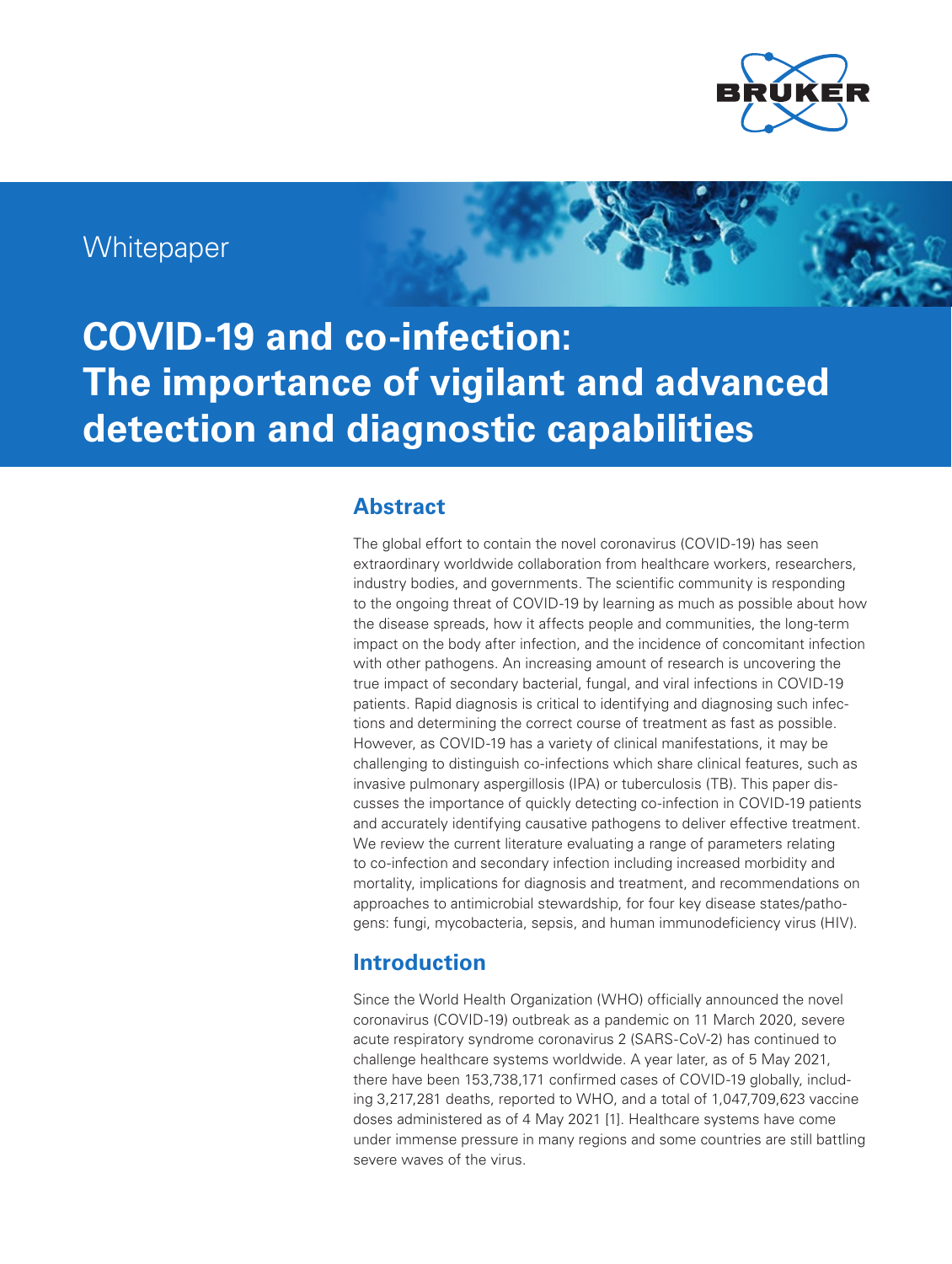

Microbiologists, epidemiologists, virologists, and pathologists have generated vast bodies of research investigating the structure of SARS-CoV-2, its mechanism of infection, the COVID-19 disease pathway and how it affects individuals differently, studying the long-term effects of COVID-19 and, more recently, studying and tracking mutations that could lead to new viral variants. Another important but complex area of research is SARS-CoV-2 co-infection, where an individual may be infected with the virus and one or more additional pathogens concomitantly. SARS-CoV-2 infection leads to both innate and adaptive immune responses which, in some cases of severe disease, can become dysfunctional and cause significant lung and systemic pathology [2]. This lung damage and dysregulated immune response in severe COVID-19 pneumonia puts these patients at an increased risk of secondary infection with bacteria, fungi, or other viruses. In addition, individuals with pre-existing conditions could be more susceptible to severe COVID-19 disease if infected.

There are several factors that can complicate patient diagnosis and treatment in the case of co-infection. Secondary infection could be more easily missed and go undiagnosed in the face of SARS-CoV-2 primary infection, especially if symptoms overlap. Diligent testing of COVID-19 patients for other infectious diseases is therefore vital. Importantly, patients with severe COVID-19 disease in intensive care units (ICU) are at increased risk of nosocomial infection and should be carefully monitored as rapid treatment decisions are required, particularly in the case of multi-drug-resistant (MDR) microorganisms.

Although the reported incidence of bacterial, fungal, and viral co-infections in hospitalized COVID-19 patients is relatively low [3], when present they may cause severe diseases with poorer outcomes. For example, many studies have reported a higher incidence of secondary infections in patients admitted to ICU [4, 5], and those diagnosed with secondary infections had lower discharge rates and higher mortality rates than those without secondary infection [6]. Researchers are still looking to determine whether this outcome is a function of longer ICU stay, concomitantly administered medications (e.g., antibiotics, immunomodulators), the immunocompromising effects of severe COVID-19 itself, or other factors [7].

This paper reviews the current research investigating four key co-infections and disease states – fungal infections, tuberculosis (TB), sepsis, and human immunodeficiency virus (HIV) – and their impact on patient management and clinical outcomes. As more research comes to light, microbiologists and healthcare professionals will be armed with a better understanding of coinfection and the importance of lessening the burden of these diseases in the face of the ongoing COVID-19 pandemic.

## **Fungal infections**

Symptoms of some fungal diseases can be similar to those of COVID-19, including fever, cough, and shortness of breath, which is likely to contribute to the underdiagnosis of fungal co-infections. In addition, clinical mycology remains an often underrepresented field of infectious diseases, where diagnosis requires significant expertise and awareness which is often lacking compared with bacterial and viral pathogens.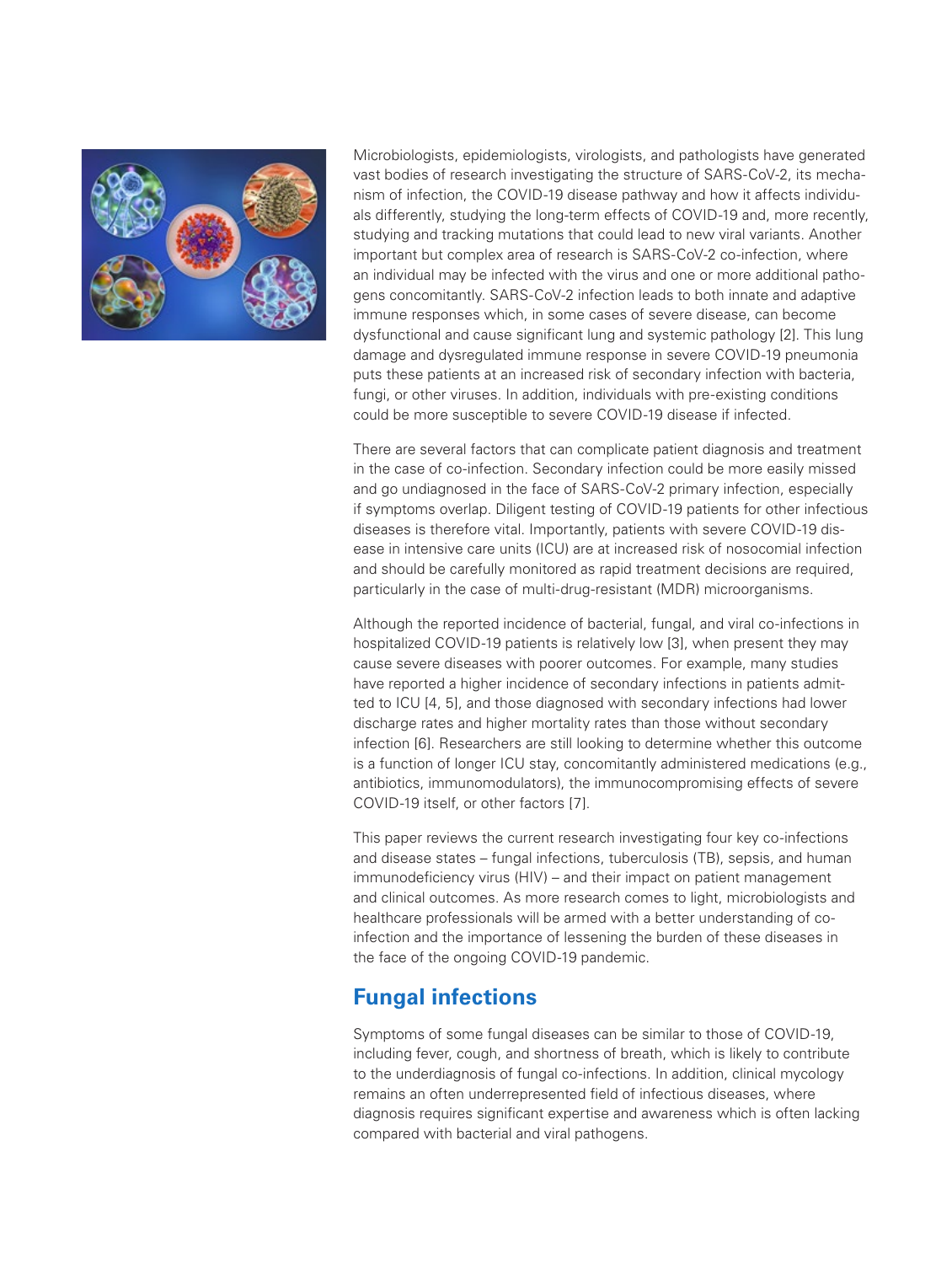

The main fungal pathogens for co-infections in severe COVID-19 patients are *Aspergillus* and *Candida*, but other infrequent opportunistic species such as *Mucor* and *Cryptococcus* may cause lung infections [8]. These fungal co-infections are becoming more widely reported and can be associated with severe illness and death. Awareness of the possibility of co-infection and accurate diagnosis of the infecting pathogen is vital to reduce delays in antifungal treatment.

### *Aspergillosis*

COVID-19-associated pulmonary aspergillosis (CAPA) has been the predominant fungal disease reported among COVID-19 patients with acute respiratory distress syndrome (ARDS) [9] and many studies have assessed risk factors, incidence, and mortality rates associated with CAPA:

- Risk factors: Patients hospitalized in ICU for COVID-19 share risk factors and underlying diseases reported for invasive fungal infections (IFI), particularly chronic respiratory diseases, corticosteroid therapy, intubation/mechanical ventilation, and severe immune response such as cytokine storm [10].
- Incidence: CAPA incidences vary widely ranging from 4% [11] to 35% [12] across multiple countries – with differences possibly attributed to the misdiagnosis and underdiagnosis of CAPA, variable access to screening methods, and differences in treatment modalities for severe COVID-19.
- Mortality: Although mortality rates have varied between studies, many have reported high rates between 44% [13, 14] – 67% [15].

Invasive aspergillosis (IA) is notoriously challenging to diagnose, requiring microbiologic and/or histopathologic evidence, and definitions of CAPA are yet to be widely standardized in a clinical setting. It is also important to consider the distinction between *Aspergillus* colonization and invasive infection, and the subsequent classification.

A review of 38 published CAPA cases highlights the diagnostic and therapeutic challenges posed by this novel fungal co-infection and suggested that, for patients with severe COVID-19 pneumonia in critical care, a combination of two or more mycological criteria could aid in the early initiation of antifungal therapy [16]:

- Galactomannan (GM) detection from serum, bronchoalveolar lavage fluid (BALF), or endotracheal aspirates (ETA)
- Isolation of *Aspergillus* sp. from BALF/ETA/sputa
- Serum 1-3 β-d-glucan (BDG) detection
- Detection of *Aspergillus* DNA by real-time polymerase chain reaction (PCR) in blood or respiratory samples.

This approach may aid in establishing early antifungal therapy, which has shown to reduce the mortality rate of COVID-19 patients with *Aspergillus* co-infection [17]. Including rapid and reliable molecular testing such as PCR alongside other biomarkers and culture can reduce the time to diagnosis and support physicians in optimizing patient management.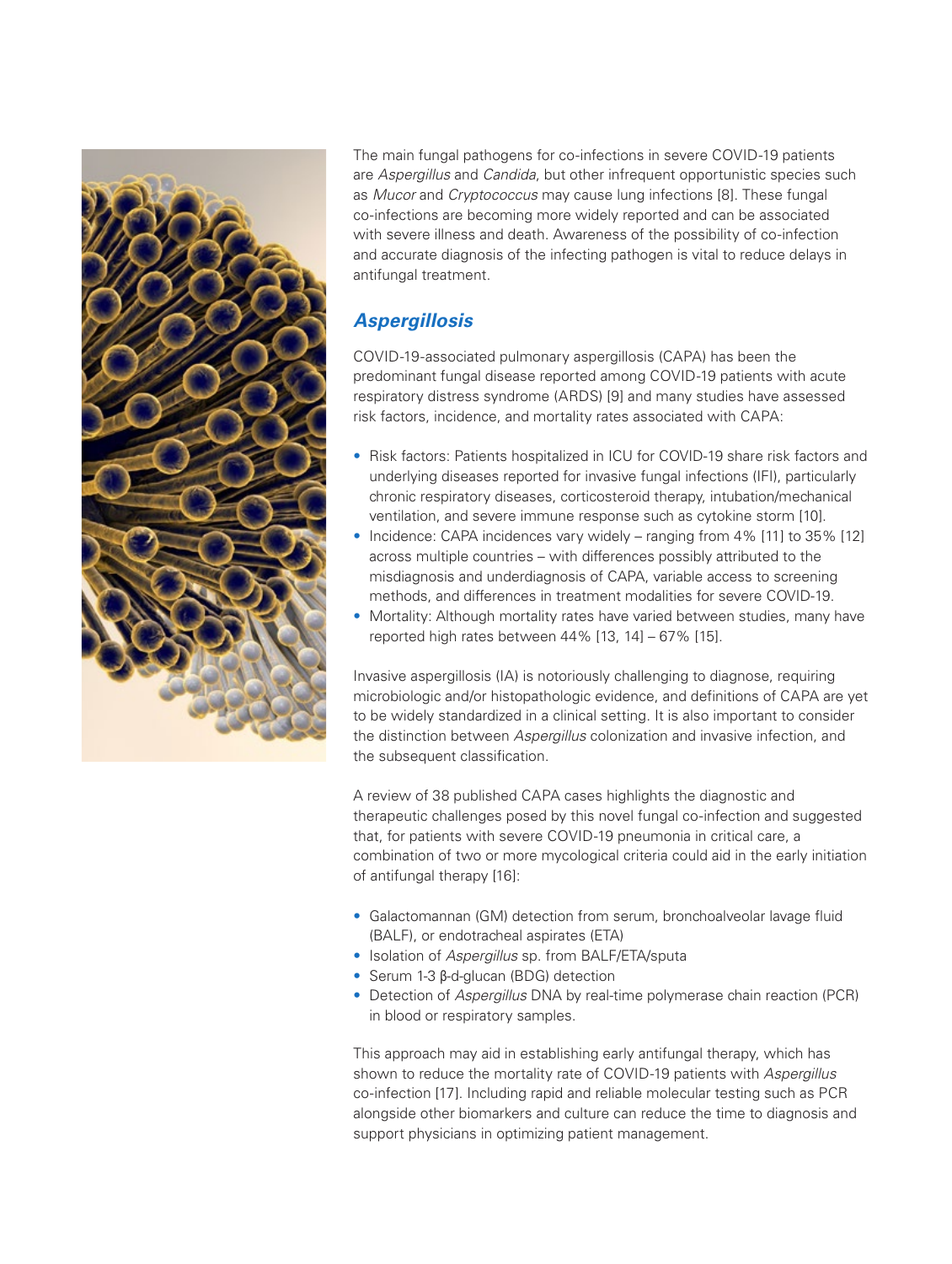

Fungal infections resistant to antifungal treatment have been described in patients with severe COVID-19, including Azole-resistant *Aspergillus* [18, 19], demonstrating the importance of early diagnosis and the need for resistance surveillance.

### *Candidiasis*

*Candida auris* is an emerging fungus that can cause outbreaks of severe infections in healthcare facilities. Since the start of the COVID-19 pandemic, outbreaks of *C. auris* have been reported in COVID-19 units of acute care hospitals globally. Patients hospitalized for COVID-19 are at risk of nosocomial infections including candidemia, or bloodstream infections caused by *Candida* [20]. Considering the increase of healthcare-associated *C. auris* outbreaks in the region of the Americas and in the context of the COVID-19 pandemic, the Pan American Health Organization/World Health Organization (PAHO/WHO) recommends that member states build capacity for early detection and effective reporting, with the goal of implementing public health measures to prevent and control its spread in health services [21].

Commercial methods available in standard clinical laboratories often incorrectly identify *C. auris* and as a result, the incidence or prevalence of infections may be underestimated and its management could be inappropriate. Protein analysis, using Matrix-Assisted Laser Desorption/ Ionization Time-Of-Flight (MALDI-TOF) mass spectrometry (MS), with an up-to-date reference library, as well as molecular biology techniques (PCR) have shown to be the most reliable methods for correctly identifying *C. auris* [22, 23].

### **A multiplex real-time PCR test**

Bruker's culture-free real-time PCR kits are designed to improve rapid, targeted results in clinical areas that suffer from poor culture sensitivity or where organism growth rate has an impact on clinical care and health economic outcomes, such as fungal infection.

The Fungiplex® Aspergillus IVD Real-Time PCR Kit is designed to detect the primary species associated with invasive aspergillosis. It delivers results in **less than two hours** when performed on DNA extracted from serum, plasma and bronchoalveolar lavage, to support critical clinical decisions on targeted therapy for *Aspergillus* in ventilated patients.

The Fungiplex® Aspergillus Azole-R IVD Real-Time PCR Kit identifies the most common mutations of the Cyp51 gene associated with resistance to the azole class of antifungal drugs.

The Fungiplex® Candida IVD Real-Time PCR Kit rapidly detects the main causative species associated with Invasive Candidiasis, and Fungiplex® Candida Auris RUO Real-Time PCR Kit is a research use only (RUO) PCR assay for the rapid detection of *Candida auris* in hospital hygiene applications.

Designed to run on existing laboratory equipment, Bruker's real-time PCR kits are compatible with most PCR systems and are therefore easily implemented alongside SARS-CoV-2 workflows.

For antifungal susceptibility testing (AFST) of yeast, the MICRONAUT-AM minimum inhibitory concentration (MIC) plates from Bruker enable testing of up to nine antimycotics, making it the ideal solution for testing the resistance of organisms originating from hospital acquired infections, such as *Candida auris.*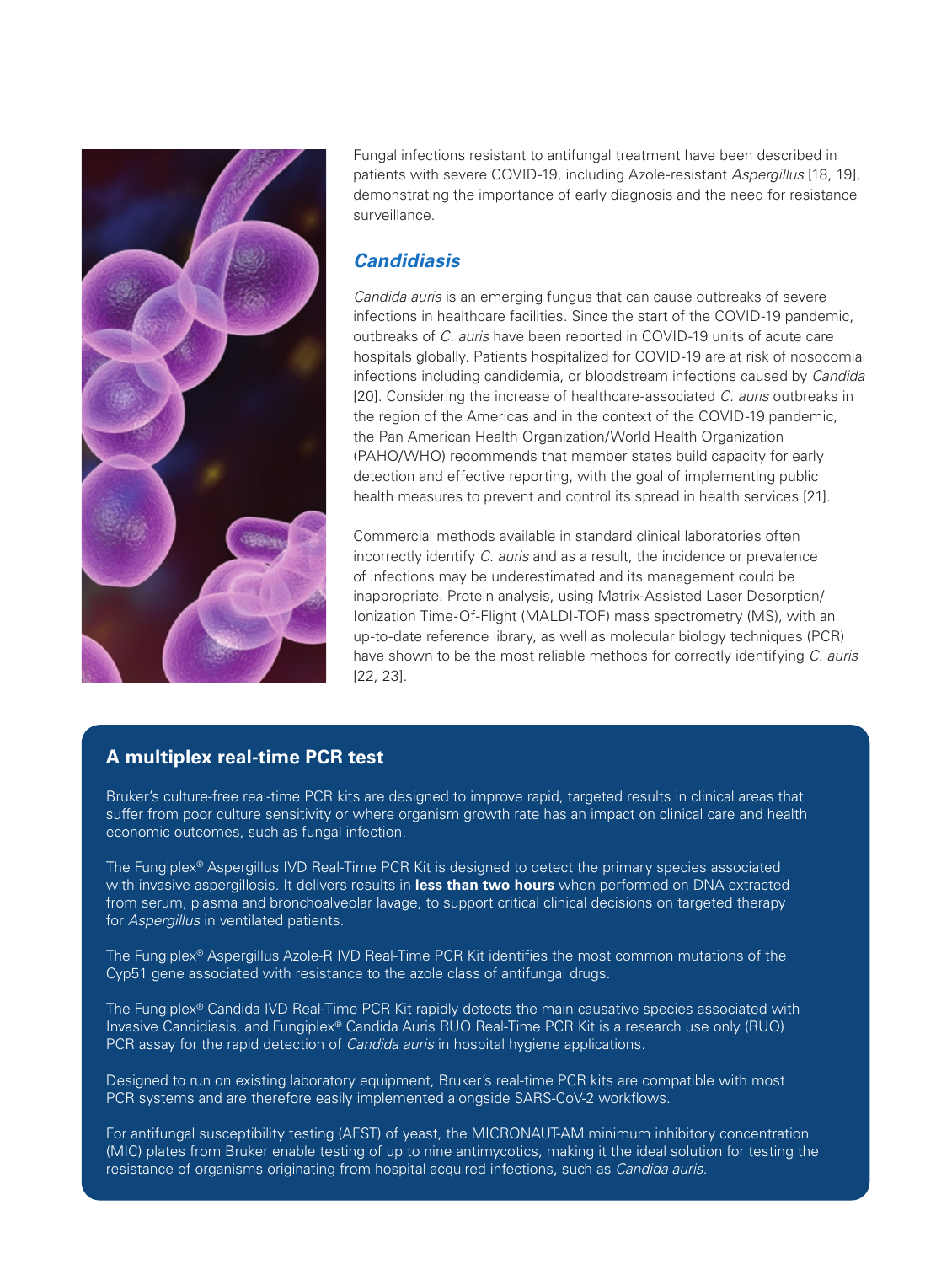

*Candida auris* is a multidrug-resistant (MDR) microorganism, and data is showing rapid development of resistance to the antifungal family echinocandins – the first line of treatment. Local resistance surveillance is imperative to guide treatment recommendations and reducing death from COVID-19 in patients with severe fungal co-infections.

### **Tuberculosis**

Tuberculosis (TB), a chronic disease caused by *Mycobacterium tuberculosis*, is one of the top ten causes of mortality and causes high burdens in developing countries. TB shares many clinical presentations with COVID-19, including cough and fever, which could impact the speed and accuracy of diagnosis and prognosis of either disease. Co-infections of TB with past coronavirus epidemics like SARS and Middle East respiratory syndrome (MERS)-CoV posed a major threat in spread of the disease [24], highlighting the importance of a better understanding of the interactions between *M. tuberculosis* and SARS-CoV-2, for the development of therapeutic strategies against co-infection.

TB co-infection with COVID-19 is also of particular concern because COVID-19 itself or use of immunomodulators in moderate-severe COVID-19 may lead to reactivation of latent TB. In addition, pre-existing TB disease and underlying lung condition will affect the clinical categorization (for severity) of COVID-19. Co-existing active TB disease may predispose individuals to severe COVID-19, and there is also a risk of drug-drug interactions as well as additive hepatotoxicity due to simultaneous use of anti-tubercular drugs and available COVID-19 therapeutic options [25].

A study of 86 suspected COVID-19 cases from participating primary-care hospitals in Shenyang, China, suggests that individuals with latent or active TB may be more susceptible to SARS-CoV-2 infection, and that COVID-19 disease progression may be more rapid and severe [26]. The study recommends that *M. tuberculosis* infection status of COVID-19 patients should be checked routinely at hospital admission.

A review of 6 studies indicated that TB increases susceptibility to COVID-19, as well as contributing to the worsening of its symptom's subset [27]. Individuals in a situation of social vulnerability or presenting comorbidities were found to have a worse prognosis. On the other hand, there are still no data regarding the influence of SARS-CoV-2 on the TB progression.

Drug resistant TB is becoming increasingly prevalent, and is categorized into:

- Multidrug-resistant TB (MDR TB), caused by TB bacteria that are resistant to at least isoniazid and rifampicin, the two most potent TB drugs.
- Extensively drug-resistant TB (XDR TB), which is rarer, is resistant to isoniazid and rifampicin, plus any fluoroquinolone and at least one of three injectable second-line drugs (i.e. amikacin, kanamycin, or capreomycin).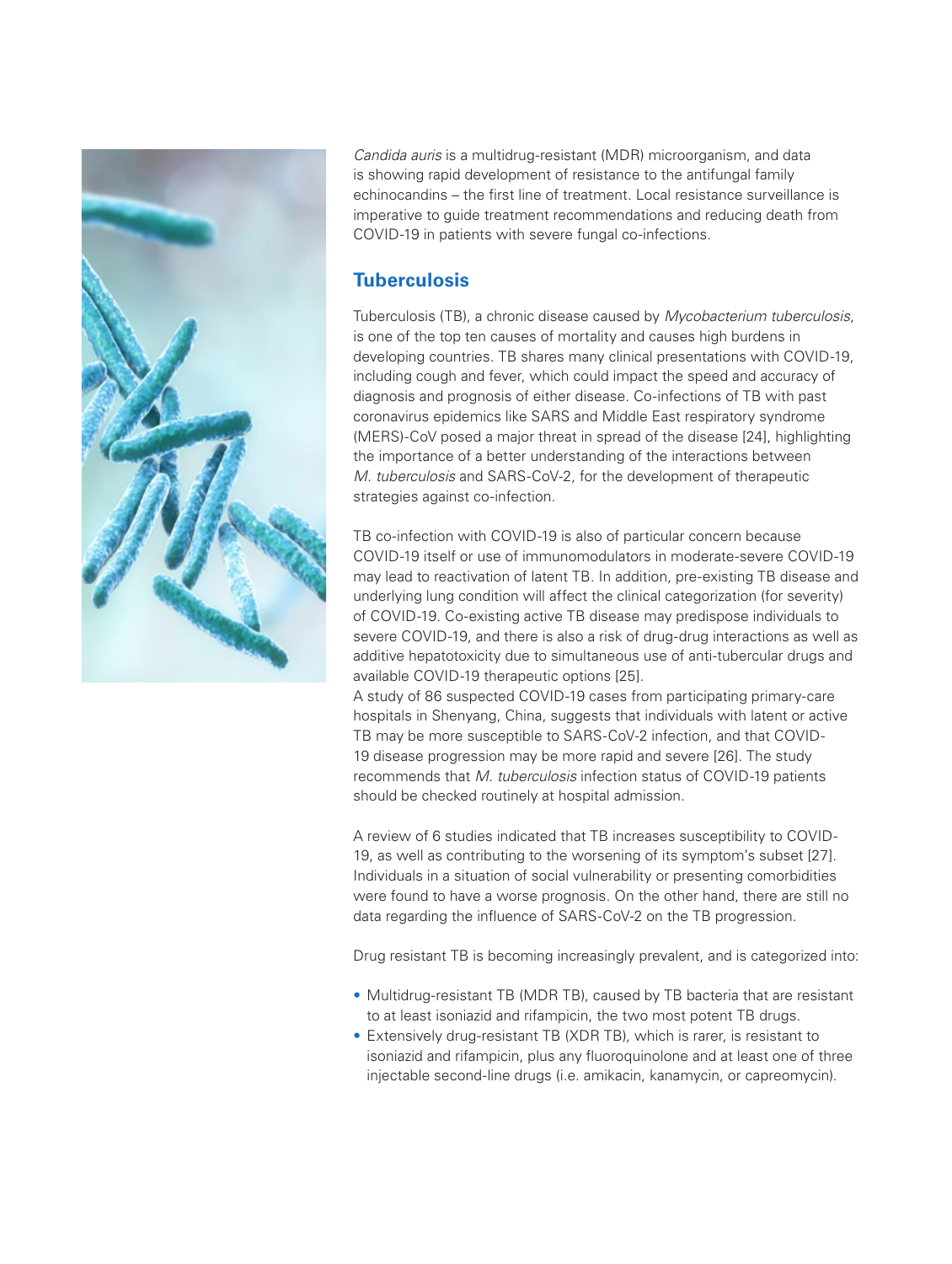

**January 6, 2020** 



#### April 30 2020

*Figure 1: Chest radiograph at patient's first presentation with multidrug-resistant tuberculosis (MDR TB) (top) and when co-infected with SARS-CoV-2 (bottom). Reproduced from [28] in accordance with Creative Commons Attribution 4.0 International (CC BY 4.0).*

Reports of MDR TB in COVID-19 patients are emerging, which outline COVID-19 as a threat to successful anti-MDR-TB drug therapy and describe the importance of dedicated screening protocols [28]. Co-infection also leads to a potential increased risk of drug interactions, where MDR TB treatment regimens include therapies that carry potential side effects that could be exacerbated by symptoms associated with COVID-19.

Early and reliable diagnostics are fundamental for successful TB treatment. Culture methods are time-consuming and laborious, whereas nucleic acid amplification tests (NAAT), which enable fast screening, have proven themselves in practice. These molecular genetic assays allow detection of the *M. tuberculosis* complex (MTB) directly from patient specimens with fast turnaround times, allowing clinicians to rapidly screen for TB and improve patient outcomes. Dedicated PCR tests are also capable of detecting MDR TB and XDR TB, which helps to prevent the further spread of resistant TB and offer the most appropriate therapy.

#### **Rapid TB screening and susceptibility testing**

Bruker's FluoroType® MTB test uses PCR and an innovative fluorescent-based technology for the detection of *M. tuberculosis* complex directly from pulmonary and extrapulmonary clinical specimens. The results are available within only three hours – making FluoroType® MTB the ideal TB screening test.

FluoroType® MTBDR is based on LiquidArray® technology, which enables reliable MDR-TB diagnostics in just 2.5 hours. This single-tube multiplex PCR can detect the *M. tuberculosis* complex and identify mutations within the *rpoB*, *inhA* and *katG* genes.

The GenoType MTBDR*plus* molecular genetic assay, based on PCR technology, allows the simultaneous detection of *M. tuberculosis* complex and its resistance against rifampicin and isoniazid directly from clinical specimens.

The GenoType MTBDR*sl* molecular genetic assay detects *M. tuberculosis* complex and its resistances to fluoroquinolones and aminoglycosides/cyclic peptides (and ethambutol).

#### **Sepsis**

Sepsis is characterized as life-threatening and fast-progressing organ dysfunction caused by a dysregulated host response to infection. Sepsis shares several clinical manifestations with COVID-19 including fever, labored/ rapid breathing, and increased heart rate [29], making diagnosis challenging.

Bloodstream infections have been reported to represent approximately 20% of ICU-acquired cases of sepsis and septic shock [30], and a growing body of research demonstrates the increased risk of secondary infection in hospitalized patients with severe COVID-19, particularly ventilated ICU patients [31].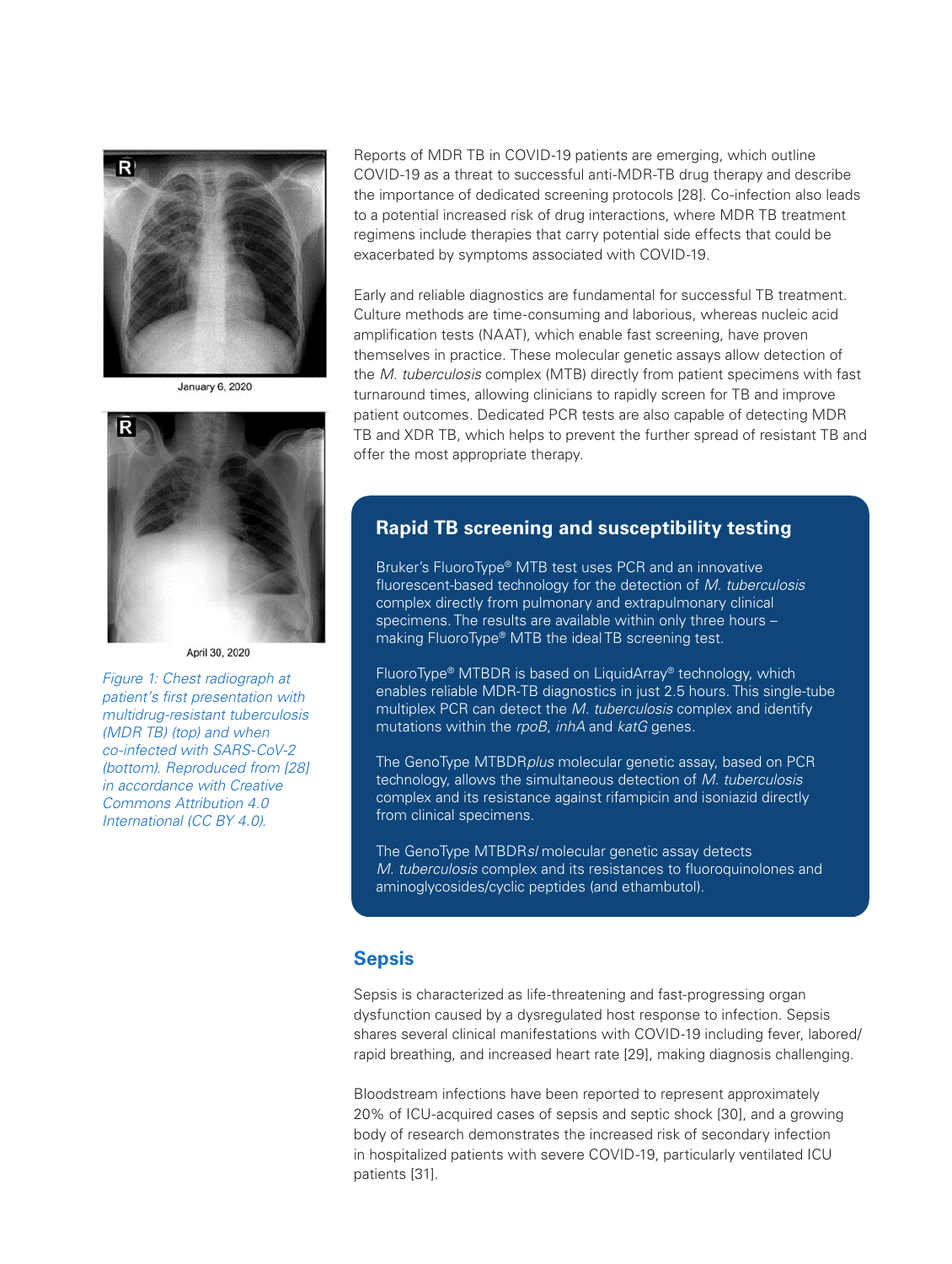

Most SARS-CoV-2–infected patients admitted to ICU show a dysregulated host response characterized by hyperinflammation, alterations in coagulation, and dysregulation in the immune response that contributes to multiple organ failure – common clinical features to sepsis.

There are two mechanisms to consider when evaluating the incidence of sepsis in COVID-19 ICU patients. Firstly, many patients with severe COVID-19 meet the Third International Consensus Definitions for Sepsis (Sepsis-3), which define sepsis as "a life-threatening condition that arises when the body's response to infection damages the host's own tissues" [32]. Therefore, SARS-CoV-2 viral infection is likely the most common cause of sepsis. Secondly and perhaps most easily overlooked, co-infection with bacteria, fungi, or another virus could lead to bloodstream infection and sepsis.

One multi-center study reported the increased risk of ICU bloodstream infection for COVID-19 over non-COVID-19 critically ill patients after 7 days of ICU stay, which was associated with the use of IL-1 or IL-6 receptor antagonists in critically ill COVID-19 patients [33]. Coagulase-negative Staphylococci were the most prevalent microorganisms identified in COVID-19 patients with ICU bloodstream infections, and in the majority of cases, the source of infection was unknown, but catheter and pulmonary routes were the most frequently reported known sources.

There is a clinical need to better understand the relationship of molecular mechanisms dysregulated or mediated by SARS-CoV-2 that can lead to sepsis, the risk factors for co-infection in COVID-19 patients that can lead to hospital-acquired bacterial or fungal sepsis, and how COVID-19-related sepsis impacts morbidity and mortality.

The mortality rate of patients with septic shock who receive inappropriate antimicrobials has been reported at approximately 90%, whereas those who received appropriate antibiotics had a fivefold mortality rate reduction [34]. If this is translated into the current COVID-19 setting, clinicians stand to drastically improve outcomes by rapidly providing targeted antimicrobial treatment to COVID-19 patients with sepsis.

The threat of multi-drug resistance among gram-negative and gram-positive pathogens has increased worldwide over recent years, impacting both hospital and community acquired infections. The COVID-19 pandemic presents a risk to antimicrobial stewardship as many patients hospitalized with severe disease are given antibiotics as empiric treatment, despite no bacterial infection being identified. This, plus the greater risk of ICU patients developing serious secondary infections and sepsis, accelerates the emergence of AMR pathogens.

Appropriate and timely clinical decisions depend on rapid and accurate identification of the causative pathogen in sepsis cases. Although culturebased methods remain the 'gold standard', molecular assays are increasingly used as faster alternatives [30]. Multiplex PCR tests applied on positive blood culture (PBC) have been shown to decrease the time to an optimized antibiotic regimen (spectrum narrowing or broadening or even cessation when a contaminant was identified) but neither the mortality nor the length of stay [35].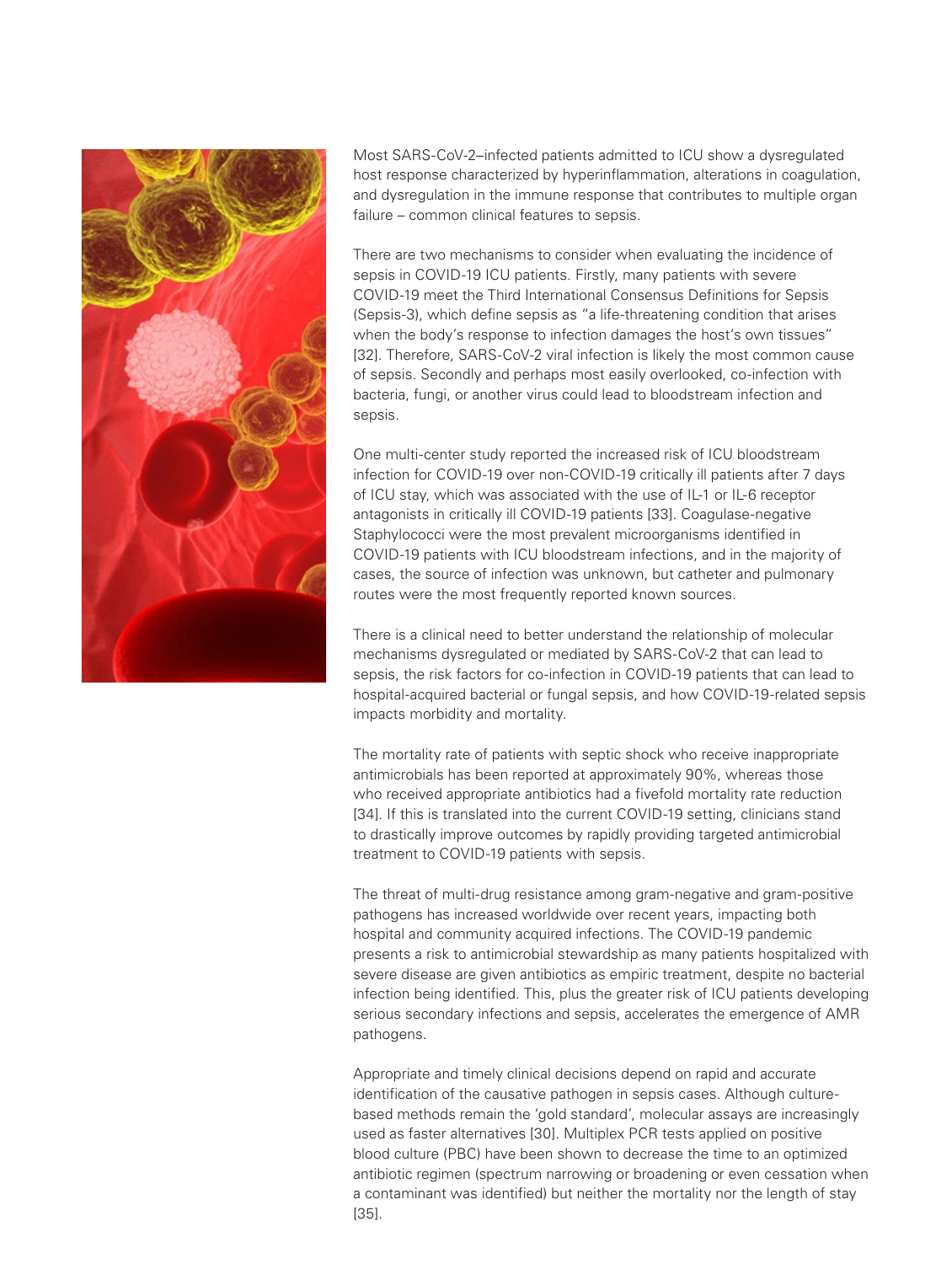



However, such methods are limited by the number of PCR probes and require expertise and strong collaboration between microbiologists and clinicians. MALDI-TOF MS is a user-friendly and reliable solution that can be used to identify microorganisms directly from PBC and is capable of rapid phenotypic resistance detection.

### **Rapid pathogen ID**

As a fast and cost-effective tool for unbiased identification of microorganisms, Bruker's MALDI Biotyper® (MBT) can be integrated into almost any clinical laboratory environment, allowing microbiologists to obtain an identification from culture in minutes, based on proteomic fingerprinting.

Bruker's MBT Sepsityper® IVD Kit, used in conjunction with the IVD-CE MALDI Biotyper®, can identify pathogens from positive blood cultures within 15-20 minutes, in a cost-effective, efficient workflow that allows clinicians to improve patient care.

### **Antimicrobial resistance testing (AST)**

Detecting resistance to key antimicrobials is enabled by combining MBT Sepsityper® workflow with MBT STAR**®**-BL IVD Assays. The bacterial cells isolated from positively flagged blood cultures can be used in the MBT STAR®-BL IVD assays for beta-lactamase activity detection.

Based on the broth microdilution procedure, MICRONAUT phenotypic antimicrobial susceptibility testing (AST) plates from Bruker deliver minimum inhibitory concentration (MIC) for a broad range of antimicrobials and enable the detection of important resistance mechanisms, such as:

- ESBL (extended spectrum ß-lactamases)
- AMP-C (Aminopenicillin inactivating cephalosporinase)
- OXA-48-like type D carbapenemases
- MBL (metallo-ß-lactamases)
- KPC (*Klebsiella pneumoniae carbapenemase*)

MALDI Biotyper® sirius IVD System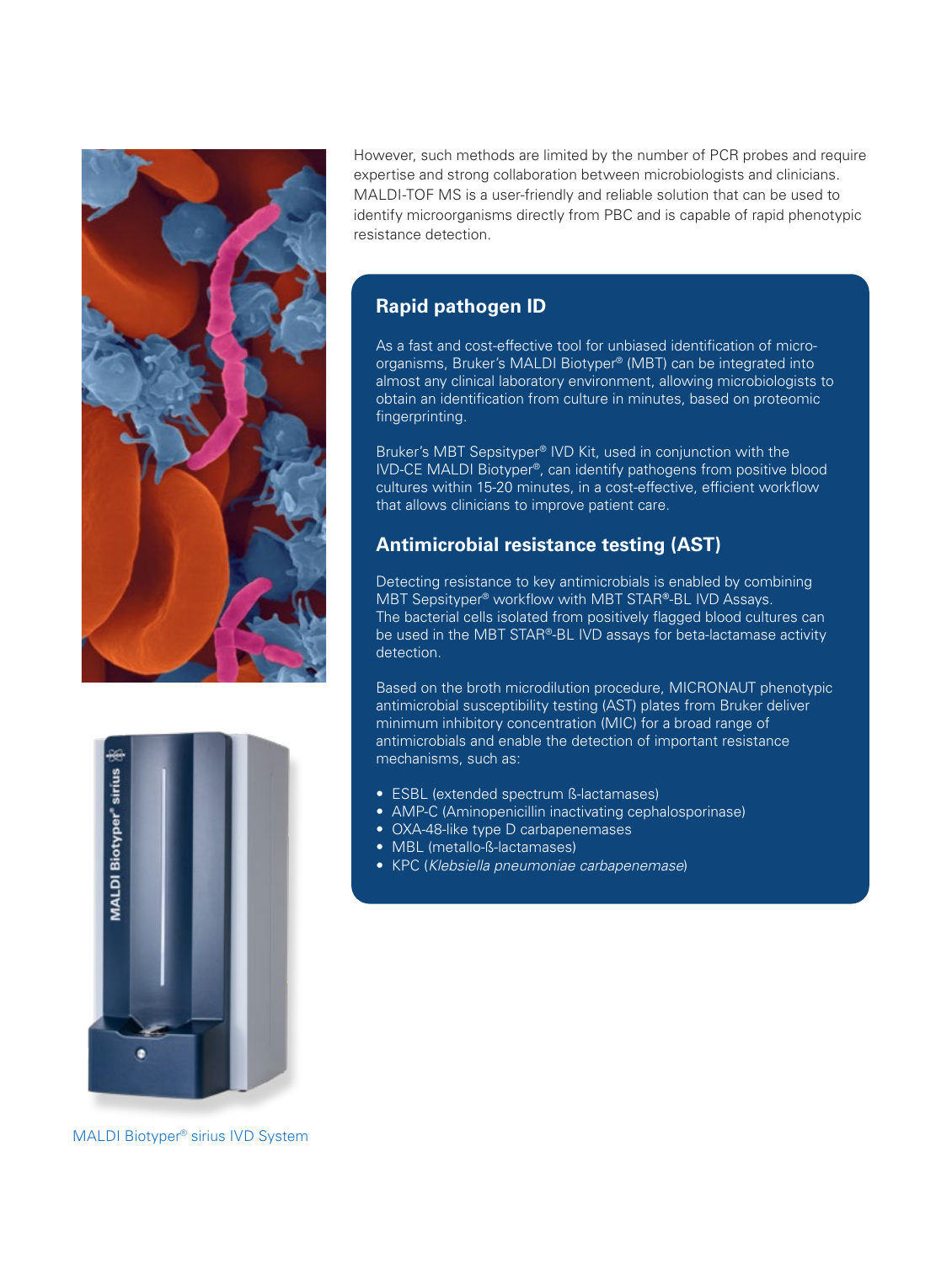

#### **HIV**

People living with HIV (PLHIV) who have a compromised immune system, including those with a low CD4 count or high viral load, may be less able to cope with infectious diseases such as COVID-19 and any bacterial or fungal co-infections. However, the rate of COVID-19/HIV co-infection and impact on patient outcomes is not clear, and reports differ over morbidity and mortality rates. Studies are often limited by small patient groups – many including a single case report of HIV co-infection – and results depend heavily on HIV epidemiology in specific geographies.

For example, one study of a cohort of patients from Western Cape Province, South Africa, reported that HIV was associated with a doubling of COVID-19 mortality risk [36], whereas a systemic literature review found that PLHIV are largely affected by similar features of disease risk and progression as those without HIV [37], and studies from the UK [38], Germany [39] and the United States [40] report no excess morbidity or mortality in HIV patients.

A key factor determining whether HIV increases risk from COVID-19 infection is whether the patient is receiving antiretroviral therapy (ART). ART is widely used for treating PLHIV and anti-HIV drugs have even been proposed as possible treatments for COVID-19 [41] [42]. Therefore, HIV-infected patients receiving standard ART may be at increased risk from COVID-19, and such risk may be skewed in regions where ART is less well distributed.

Researchers are also working to understand the impact of TB/HIV co-infected patients on COVID-19 pathogenesis. The interaction between TB and HIV has been extensively studied: without ART, the risk of latent TB infection progressing to active TB disease in PLHIV is greater than in immunocompetent individuals [43]. In addition, management of MDR TB in people living with HIV is complicated by higher rates of drug toxicities that may be exacerbated in the setting of COVID-19 co-infection [28].

HIV drug resistance (HIVDR) is a growing concern that, if not addressed, could jeopardize the successful scale up of ART that has been seen in recent years. An increased incidence of HIVDR could limit the possible protection that antiretroviral drugs afford HIV patients infected with COVID-19.

### **Viral load testing**

Fast and simple HIV viral load testing is needed to appropriately monitor HIV patients and ensure antiretroviral therapy (ART) programs are followed to minimize comorbidity with COVID-19.

Bruker's next-generation PCR thermal cycler and reader, together with the easy-to-use GENERIC® HIV Charge Virale assay enables fast HIV viral load testing to facilitate successful ART. By using the same automated extraction protocol as COVID-19 assays, labs can quickly implement the GENERIC® HIV Charge Virale assay with minimal training.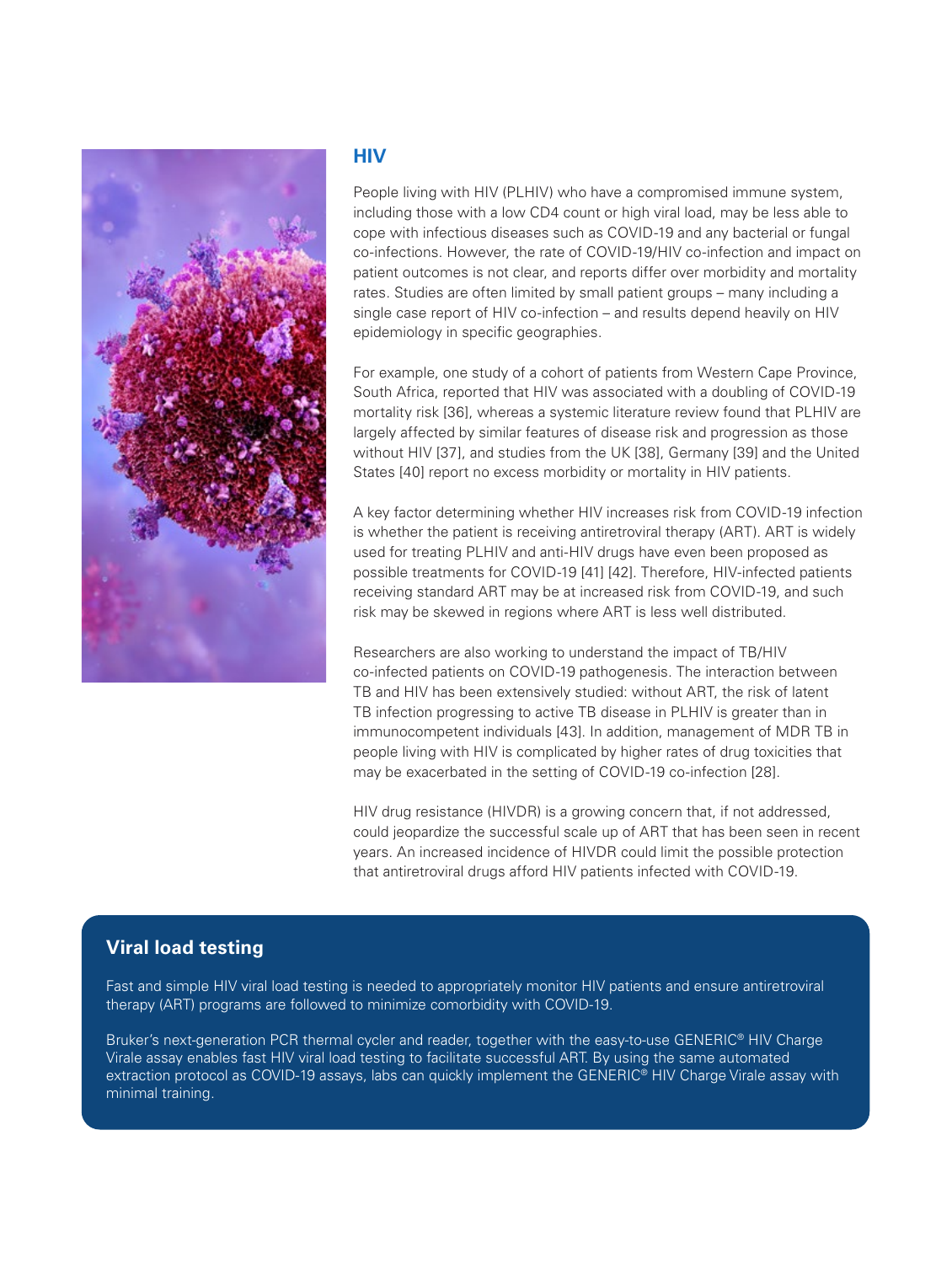### **Future considerations**

The volume of literature surrounding COVID-19 research continues to grow at a significant pace. Around 4% of the world's research output was devoted to the coronavirus in 2020, according to one database, as the scientific community endeavors to deepen its knowledge of the virus' epidemiology, understand public health and mental health impacts, gather data on hospital mortality, and develop better diagnostics and therapies. In addition, more research is unfolding to better understand the challenges of diagnosing and managing co-infections, such as with fungal pathogens and mycobacteria (TB), and the impact of concomitant disease states such as sepsis and HIV/AIDS.

However, research remains in the early stages and there is not yet a clear picture of how co-infection impacts clinical outcomes or if existing infections predispose individuals to poorer COVID-19 resilience. Rapidly identifying secondary pathogens and diagnosing such co-infections is vital to determining the correct course of treatment and improving patient outcomes. Microbial detection and identification tools, such as those provided by Bruker, are not only contributing to research discoveries, but allow clinical microbiologists to make fast and well-informed treatment decisions that, for critically ill COVID-19 patients, can make all the difference.

For more information visit [https://www.bruker.com/en/products-and-solu](https://www.bruker.com/en/products-and-solutions/microbiology-and-diagnostics/customer-information-covid-19.html)[tions/microbiology-and-diagnostics/customer-information-covid-19.html](https://www.bruker.com/en/products-and-solutions/microbiology-and-diagnostics/customer-information-covid-19.html)

#### **References**

- 1. World Health Organization, "WHO Coronavirus (COVID-19) Dashboard", 31 March 2021. [Online]. Available:<https://covid19.who.int/>.
- 2. M. Z. Tay, C. M. Poh, L. Rénia et al., "The trinity of COVID-19: Immunity, inflammation and intervention", Nat Rev Immunol, vol. 20, pp. 363-374, 2020.
- 3. T. M. Rawson, R. C. Wilson and A. Holmes, "Understanding the role of bacterial and fungal infection in
- COVID-19", Clinical Microbiology and Infection, vol. 27, pp. 9-11, 2021. 4. M. Ripa, L. Galli, A. Poli et al., "Secondary infections in patients hospitalized with COVID-19: incidence and predictive factors", vol. 27, no. 3, 2021.
- 5. T. Bardi, V. Pintado, M. Gomez-Rojo et al., "Nosocomial infections associated to COVID-19 in the intensive care unit: clinical characteristics and outcome", Eur J Clin Microbiol Infect Dis, vol. 40, pp. 495-502, 2021.
- 6. H. Zhang, Y. Zhang, J. Wu et al., "Risks and features of secondary infections in severe and critical ill COVID-19 patients", Emerging Microbes & Infections, vol. 9, no. 1, pp. 1958-1964, 2020.
- 7. T. Glück, Secondary Infections in Patients with Severe COVID-10, NEJM Journal Watch, March 2021.
- 8. G. Song, G. Liang and W. Liu, "Fungal Co-infections Associated with Global COVID-19 Pandemic: A Clinical and Diagnostic Perspective from China", Mycopathologia, vol. 185, no. 4, pp. 599-606, 2020.
- 9. M. Hoeningl, "Invasive Fungal Disease complicating COVID-19: when it rains it pours", Clin Infect Dis, Sept 5 2020. 10. J. P. Gangneux, M. E. Bougnoux, E. Dannaoui et al., "Invasive fungal diseases during COVID-19: We should be prepared", Journal de Mycologie Médicale, vol. 30, no. 2, 2020.
- 11. F. Lamoth, E. Glampedakis, N. Boillat-Blanco et al., "Incidence of invasive pulmonary aspergillosis among critically ill COVID-19 patients", Clinical Microbiology and Infection, vol. 26, no. 12, pp. 1706-1708, 2020.
- 12. L. Rutsaert, N. Steinfort, T. Van Hunsel et al., "COVID-19-associated invasive pulmonary aspergillosis'
- Ann Intensive Care, vol. 10, no. 1, p. 71, 2020. 13. N. Nasir, J. Farooqi, S. F. Mahmood et al., "COVID-19-associated pulmonary aspergillosis (CAPA) in patients admitted with severe COVID-19 pneumonia: An observational study from Pakistan", Mycoses, vol. 63, no. 8, pp. 766-770, 2020.
- 14. M. Bartoletti, R. Pascale, M. Cricca et al., "Epidemiology of invasive pulmonary aspergillosis among COVID-19<br>intubated patients: a prospective study", Clin Infect Dis, vol. ciaa1065, 2020.<br>15. A. L. E. van Arkel, T. A
- 
- Am J Respir Crit Care Med, vol. 202, no. 1, pp. 132-135, 2020. 16. A. Mohamed, R. Rogers T and A. F. Talento, "COVID-19 Associated Invasive Pulmonary Aspergillosis: Diagnostic and Therapeutic Challenges", J Fungi (Basel), vol. 6, no. 3, p. 115, 2020.
- 17. P. L. White, R. Dhillon, A. Cordey et al., "A national strategy to diagnose COVID-19 associated invasive fungal disease in the ICU", Clin Infect Dis, p. ciaa1298, 2020.
- 18. E. F. Meijer, A. S. Dofferhoff, O. Hoiting et al., "Azole-Resistant COVID-19-Associated Pulmonary Aspergillosis in an Immunocompetent Host: A Case Report", J Fungi, vol. 6, no. 2, p. 79, 2020.
- 19. A. M. Borman, M. D. Palmer, M. Fraser et al., "COVID-19-Associated Invasive Aspergillosis: Data from the UK National Mycology Reference Laboratory", J Clin Microbiol, vol. 59, pp. e02136-20, 2020.
- 20. M. Nucci, G. Barreros, L. F. Guimarães et al., "Increased incidence of candidemia in a tertiary care hospital with the Covid-19 pandemic", Mycoses, vol. 64, no. 2, pp. 152-156, 2020.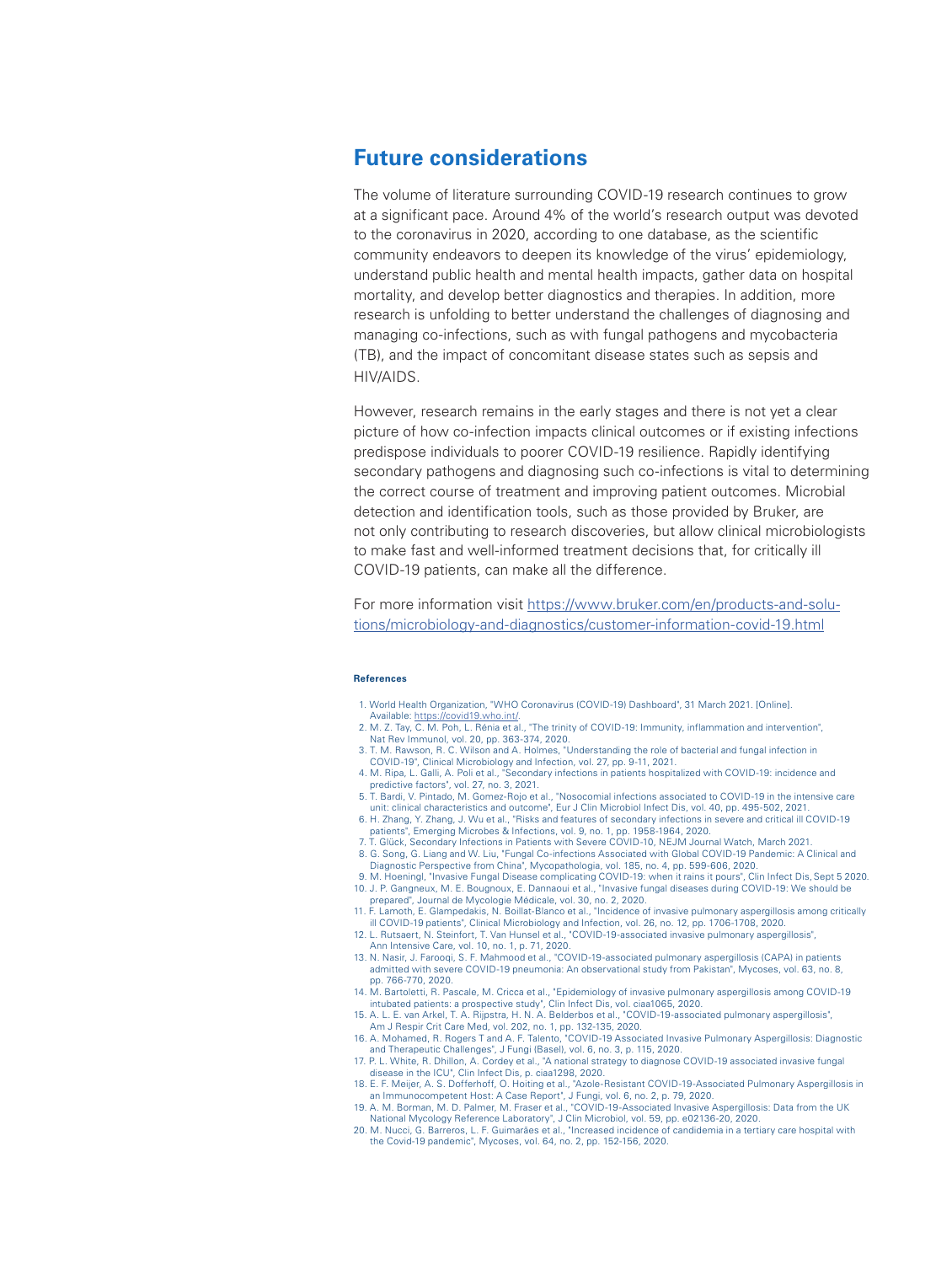- 21. Pan American Health Organization / World Health Organization, "Epidemiological Alert: Candida auris outbreaks in health care services in the context of the COVID-19 pandemic", 06 Feb 2021. [Online]. Available: [https://www.](https://www.paho.org/en/documents/epidemiological-alert-candida-auris-outbreaks-health-care-services-context-covid-19)  [paho.org/en/documents/epidemiological-alert-candida-auris-outbreaks-health-care-services-context-covid-19.](https://www.paho.org/en/documents/epidemiological-alert-candida-auris-outbreaks-health-care-services-context-covid-19) [Accessed 07 April 2021].
- 22. M. Mizusawa, H. Miller, R. Green et al., "Can Multidrug-Resistant Candida auris Be Reliably Identified in Clinical
- Microbiology Laboratories?", J Clin Microbiol, vol. 55, no. 2, pp. 638-640, 2017. 23. M. Kordalewska, Y. Zhao, S. R. Lockhart et al., "Rapid and Accurate Molecular Identification of the Emerging Multidrug-Resistant Pathogen Candida auris", J Clin Microbiol, vol. 55, no. 8, pp. 2445-2452, 2017.
- 24. A. Bandyopadhyay, S. Palepu, K. Bandyopadhyay et al., "COVID-19 and tuberculosis co-infection: a neglected paradigm", Monaldi Archives for Chest Disease, vol. 90, p. 1437, 2020.
- 25. R. Kumar, B. Bhattacharya, V. Meena et al., "Letter to the Editor: COVID-19 and TB co-infection 'Finishing touch'' in perfect recipe to 'severity' or 'death'", Journal of Infection, vol. 81, no. 3, pp. E39-E40, 2020.
- 26. Y. Chen, Y. Wang, J. Fleming et al., "Active or latent tuberculosis increases susceptibility to COVID-19 and disease severity", medRxiv, 2020. 27. G. T. Mousquer, A. Peres and M. Fiegenbaum, "Pathology of TB/COVID-19 Co-Infection: The phantom menace",
- Tuberculosis, vol. 126, p. 102020, 2021.
- 28. S. C. Vilbrun, L. Mathurin and J. W. Pape, "Case Report: Multidrug-Resistant Tuberculosis and COVID-19 Coinfection in Port-au-Prince, Haiti", Am. J. Trop. Med. Hyg, vol. 103, no. 5, pp. 1986-1988, 2020.
- 29. DHMOSH Public Health Unit, "COVID-19: Differential Diagnosis and Co-infections", 23 June 2020. [Online]. Available: [https://www.un.org/sites/un2.un.org/files/coronavirus\\_guidancecoinfections.pdf.](https://www.un.org/sites/un2.un.org/files/coronavirus_guidancecoinfections.pdf) [Accessed 07 April 2021].
- 30. J. Timsit, E. Ruppé, F. Barbier et al., "Bloodstream infections in critically ill patients: an expert statement", Intensive Care Med , vol. 46, pp. 266-284, 2020.
- 31. K. K. Søgaard, V. Baettig, M. Osthoff et al., "Community-acquired and hospital-acquired respiratory tract infection and bloodstream infection in patients hospitalized with COVID-19 pneumonia", Journal of Intensive Care, vol. 9, no. 10, 2021.
- 32. SM. Singer, C. S. Deutschman, C. W. Seymour et al., "The third international consensus definitions for sepsis and
- septic shock (sepsis-3)", JAMA, vol. 315, pp. 801-810, 2016. 33. N. Buetti, S. Ruckly, E. de Montmollin et al., "COVID 19 increased the risk of ICU acquired bloodstream infections: a case–cohort study from the multicentric OUTCOMEREA network", Intensive Care Med, vol. 47, pp. 180-187,2021.
- 34. A. O. Coz Yataco and S. Q. Simpson, "Coronavirus Disease 2019 Sepsis: A nudge towards antibiotic stewardship", Chest, vol. 158, no. 5, pp. 1833-1834, 2020.
- 35. R. Banerjee, C. B. Teng, S. M. Ihde and et al., "Randomized trial of rapid multiplex polymerase chain reaction based blood culture identification and susceptibility testing", Clin Infect Dis, vol. 61, pp. 1071-1080, 2015.
- 36. M. Davies, "HIV and risk of COVID-19 death: a population cohort study from the Western Cape Province, South Africa", medRxiv, 2020.
- 37. H. Mirzaei, W. McFarland, M. Karamouzian et al., "COVID-19 Among People Living with HIV: A Systematic Review", AIDS and Behavior, vol. 25, pp. 85-92, 2021.
- 38. J. M. Toombs, K. Van den Abbeele, J. Democratis et al., "Letter to the Editor: COVID-19 in three people living with HIV in the United", Journal of Medical Virology, vol. 93, pp. 107-109, 2020.
- 39. G. Härter, C. D. Spinner, J. Roider et al., "COVID-19 in people living with human immunodeficiency virus: a case series of 33 patients", Infection, vol. 70, no. 4, pp. 643-652, 2020.
- 40. J. P. Ridgway, B. Farley and J. L. Benoit, "A case series of five people living with HIV hospitalized with COVID-19 in Chicago, Illinois", AIDS Patient Care STDS, published online ahead of print May 29, 2020. 41. M. A. Martinez, "Compounds with Therapeutic Potential against Novel Respiratory 2019 Coronavirus", Antimicrob
- Agents Chemother, vol. 64, no. 5, pp. e00399-20, 2020.
- 42. S. Yasri and V. Wiwanitkit, "Dose prediction of lopinavir/ritonavir for 2019-novel coronavirus (2019-nCoV) infection based on mathematic modeling", Asian Pac J Trop Med, vol. 13, no. 3, pp. 137-138, 2020. 43. C. W. Ong, G. B. Migliori, M. Raviglione et al., "Epidemic and pandemic viral infections: impact on tuberculosis
- and the lung", European Respiratory Journal, vol. 56, p. 2001727, 2020.

# **About Bruker Corporation (NASDAQ: BRKR)**

Bruker is enabling scientists to make breakthrough discoveries and develop new applications that improve the quality of human life. Bruker's highperformance scientific instruments and high-value analytical and diagnostic solutions enable scientists to explore life and materials at molecular, cellular and microscopic levels. In close cooperation with our customers, Bruker is enabling innovation, improved productivity and customer success in life science molecular research, in applied and pharma applications, in microscopy and nanoanalysis, and in industrial applications, as well as in cell biology, preclinical imaging, clinical phenomics and proteomics research and clinical microbiology. For more information, please visit: [www.bruker.com.](http://www.bruker.com)